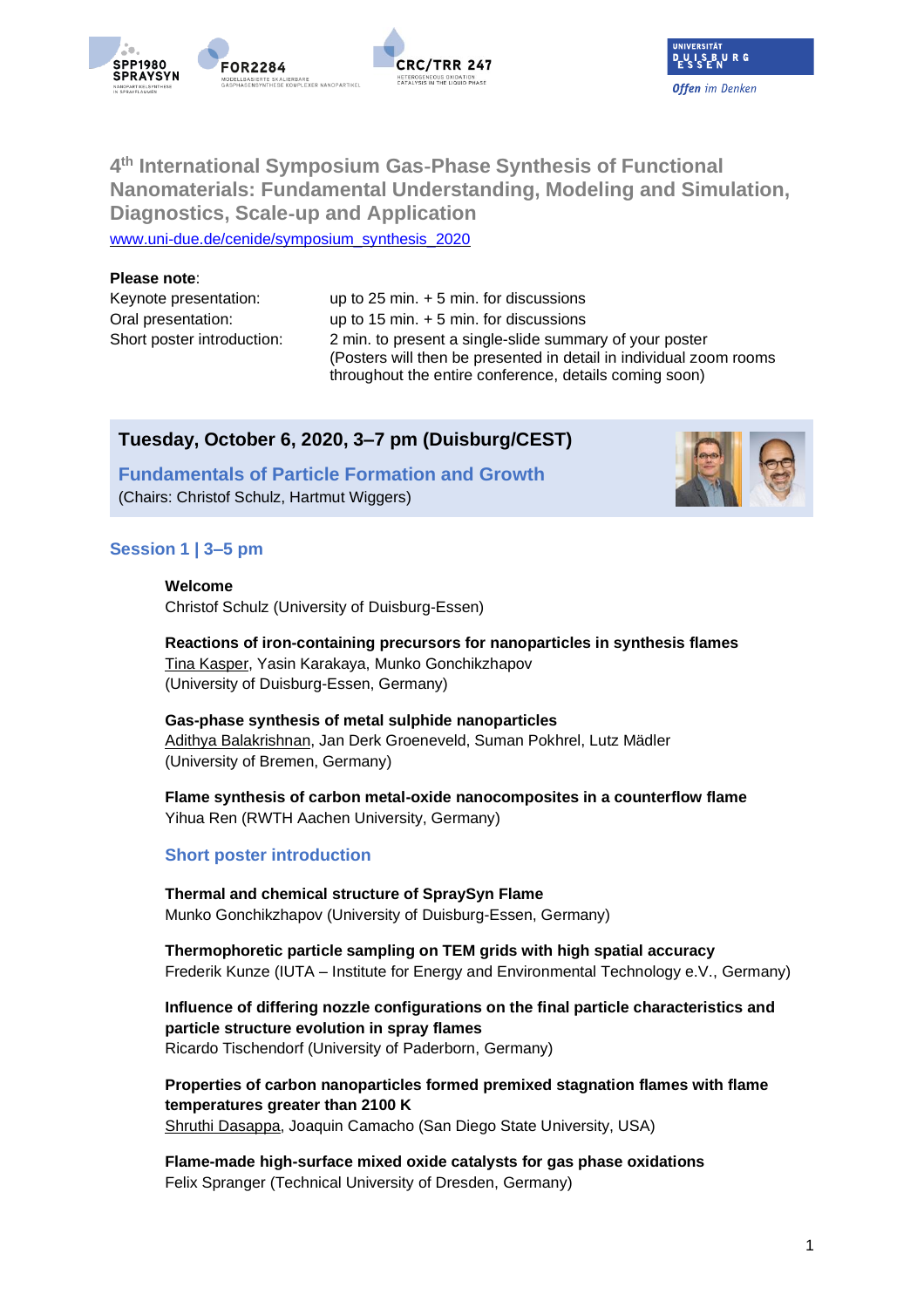



**Spray-flame synthesized Li7La3Zr2O<sup>12</sup> electrolyte for solid state batteries** Md. Yusuf Ali (University of Duisburg-Essen, Germany)

**CRC/TRR 247** 

**Process design for gas phase synthesis of nickel nanoparticles** M. Reza Kholghy<sup>1</sup>, A. Schumann<sup>2</sup>, Sotiris E. Pratsinis<sup>2</sup> (<sup>1</sup>Carleton University, Canada, <sup>2</sup>ETH Zurich, Switzerland)

### **Session 2 | 5pm–7pm**



**Thermodynamic phase stability and selectivity in combustion synthesis of metal oxide nanoparticles**

**Keynote:** Hai Wang (Stanford University, USA)

**Classical nucleation process for flame-formed manganese oxide nanoparticles** Joaquin Camacho (San Diego State University, USA)

**Unravelling the thermal decomposition of aluminum tris(acetylacetonate) in the gasphase with vacuum ultraviolet (VUV) photoionization mass spectrometry** Sebastian Grimm, Tina Kasper, Burak Atakan (University of Duisburg-Essen, Germany)

**Inline functionalization of silicon nanoparticles in a plasma reactor** Malini Dasgupta, Paolo Fortugno, Hartmut Wiggers (University of Duisburg-Essen, Germany)

**Defects & vacancies in FSP-made nanoparticles: lattice integrity, energy states & impact on catalytic efficiency** Yiannis Deligiannakis (University of Ioannina Greece)

# **Wednesday, October 7, 2020, 3–7 pm (Duisburg/CEST)**

**Modeling and Simulation** (Chairs: Andreas Kempf, Irenäus Wlokas)



### **Session 1 | 3–5 pm**

### **Assessment of the generality of computational fluid dynamics models for simulating flame spray synthesis of nanoparticles**

Jan Hendrik Cloete<sup>1</sup>, C. Fernández Acevedo<sup>2</sup>, C. Salazar Castro<sup>2</sup>, Shahriar Amini<sup>1</sup> ( <sup>1</sup>SINTEF Industry, Norway, <sup>2</sup>Centro Tecnológico Lurederra, Spain)

### **Development and evaluation of a chemical kinetics reaction mechanism for tetramethylsilane-doped flames**

Hossein Janbazi, Yasin Karakaya, Tina Kasper, Christof Schulz, Irenäus Wlokas, Sebastian Peukert (University of Duisburg-Essen, Germany)

### **Thermophysical properties and reactions in precursor solutions for the production of nanoparticles**

Maximilian Kohns<sup>1</sup>, Alexander Keller<sup>1</sup>, Irenäus Wlokas<sup>2</sup>, Hans Hasse<sup>1</sup> (<sup>1</sup>University of Kaiserslautern, <sup>2</sup>University of Duisburg-Essen, Germany)

# **Variable parcel sizes in DSMC-simulation of surface reactions in mesoporous structures formed by flame spray pyrolysis**

Sangita Swapnasrita, Lutz Mädler (University of Bremen, Germany)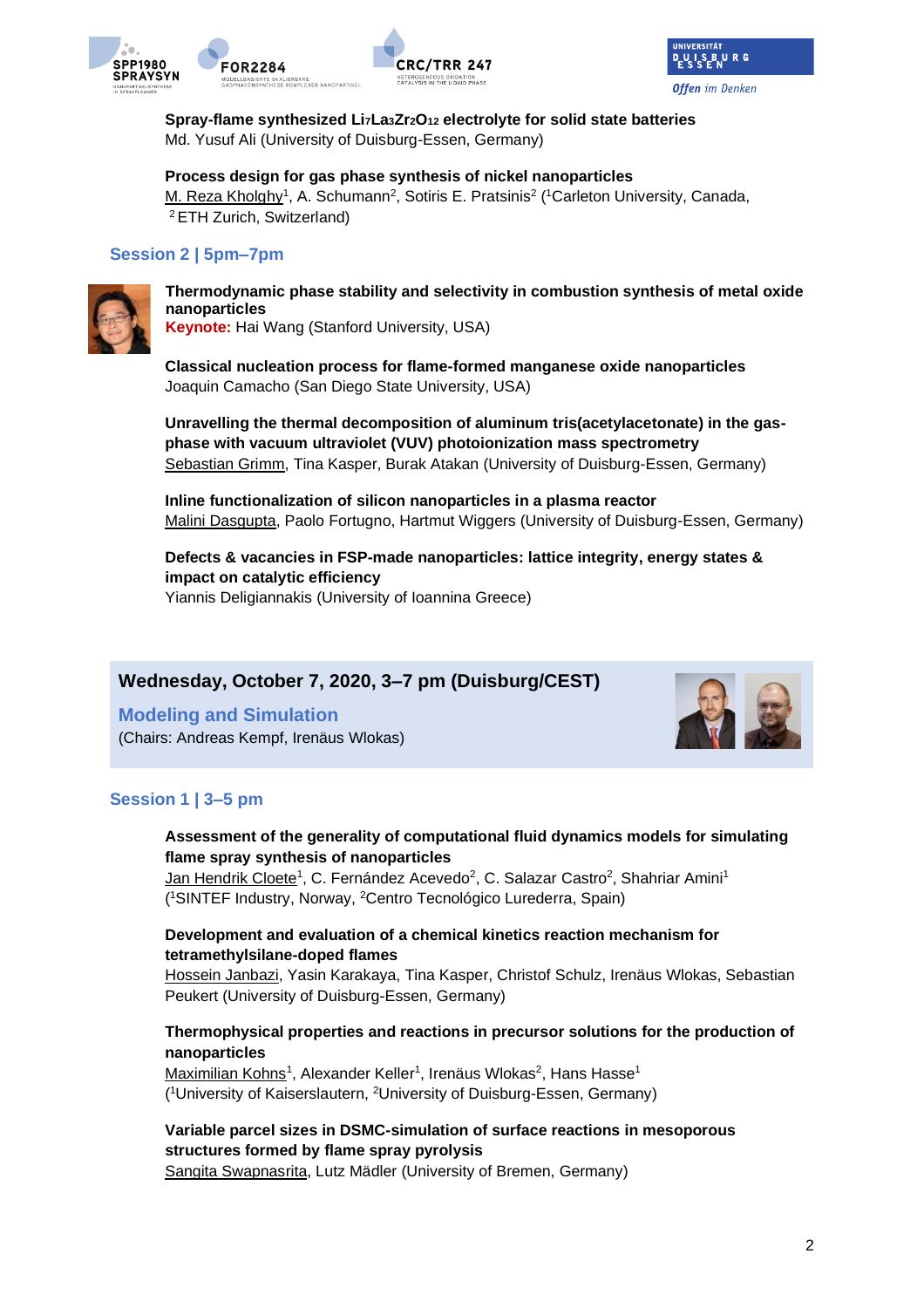





### **Short poster introduction**

**Thermochemistry of organosilane compounds and organosilyl radicals** Hossein Janbazi (University of Duisburg-Essen, Germany)

**Experimental and numerical investigation of iron-doped flames: FeO formation and impact on flame temperature** Monika Nanjaiah (University of Duisburg-Essen, Germany)

**Modeling of the heating and evaporation of a single precursor solution droplet in convective environments** Praveen Narasu (Heidelberg University, Germany)

**Nanoparticle dynamics modeling of silicon nanoparticle formation during flame-spray pyrolysis: A comparison of three solution methods** Johannes Sellmann (University of Duisburg-Essen, Germany)

**Formation and growth of carbonaceous nanoparticles by reactive molecular dynamics** Akaash Sharma (University of Melbourne, Australia)

**Investigating the optical properties of few-layer graphene using discrete dipole approximation**

Sina Talebi Moghaddam (University of Waterloo, Canada)

**CFD modeling of combustion in anoxic flame spray pyrolyis** Dimitrios Deligiannakis (Aristotel University of Thessaloniki, Greece)

## **Session 2 | 5pm–7pm**



**Uncovering hydrolysis kinetics of TTIP through atomistic-scale simulations Keynote:** Matthias Ihme (Stanford University, USA)

**Population balance modeling of soot formation in laminar and turbulent flows** Stelios Rigopoulos, Binxuan Sun, Anxiong Liu, Daniel O'Sullivan (Imperial College London, UK)

**Nanoparticle formation in premixed and non-premixed flame–vortex interactions** Luis Cifuentes, Johannes Sellmann, Irenäus Wlokas, Andreas Kempf (University of Duisburg-Essen, Germany)

**Defect engineering of [ZrO2-x] by anoxic flame spray pyrolysis (A.F.S.P)** Asterios Mantzanis (University of Ioannina)

**Nucleation and coalescence of incipient soot by reactive molecular dynamics** Eirini Goudeli<sup>1</sup>, Akaash Sharma<sup>1</sup>, Khaled Mosharraf Mukut<sup>2</sup>, Somesh P. Roy<sup>2</sup> ( <sup>1</sup>University of Melbourne, Australia, 2Marquette University, USA)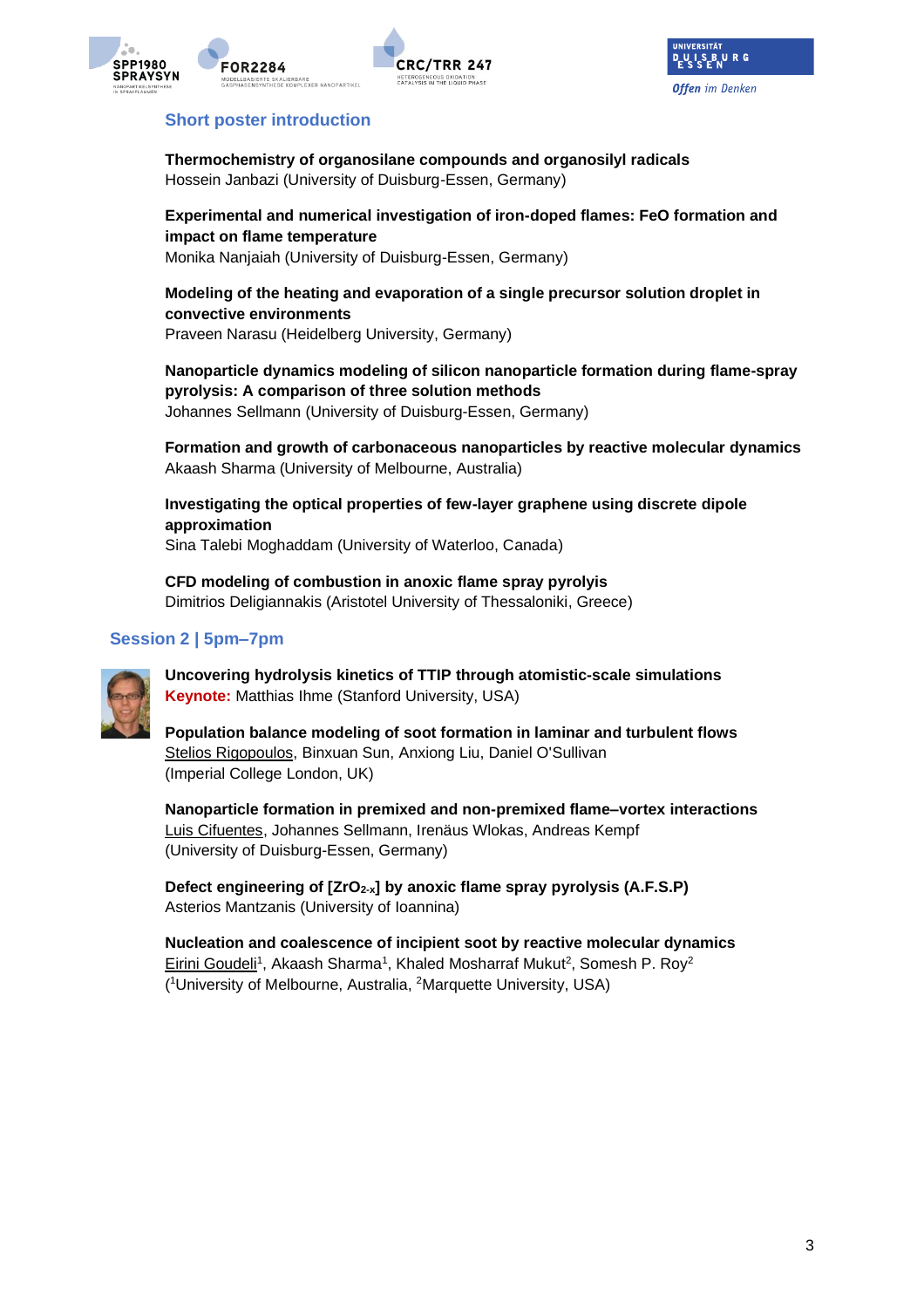





**Offen** im Denken

# **Thursday, October 8, 2020, 3–7 pm (Duisburg/CEST)**

**Diagnostics**



# (Chairs: Thomas Dreier, Torsten Endres)

# **Session 1 | 3–5 pm**

# **Absolute iron atom concentration imaging in nanoparticle flame-synthesis using selfcalibrating laser-induced fluorescence**

Sergey Cheskis (Tel Aviv University, Israel)

# **On-line elemental analysis of nanoparticle synthesis by laser-induced breakdown spectroscopy in vacuum**

Olivier Sublemontier (CEA-Université Paris-Saclay, France)

### **Study of TiO<sup>2</sup> nanoparticles irradiated by IR laser**

Silvana De Iuliis<sup>1</sup>, Roberto Dondè<sup>1</sup>, Igor Altman<sup>2</sup> (<sup>1</sup>Institute of Condensed Matter Chemistry and Technologies for Energy, Italy, <sup>2</sup>Naval Air Warfare Center Weapons Division, USA)

### **Few layer graphene aerosol: optical properties and in situ diagnostics**

S. Musikhin<sup>1</sup>, S.T. Moghaddam<sup>1</sup>, P. Fortugno<sup>2</sup>, J.C. Corbin<sup>3</sup>, G.J. Smallwood<sup>3</sup>, T. Dreier<sup>2</sup>, C. Schulz<sup>2</sup>, K.J. Daun<sup>1</sup> (<sup>1</sup>University of Waterloo, Canada, <sup>2</sup>University of Duisburg-Essen, Germany, <sup>3</sup>National Research Council, Canada)

### **Short poster introduction**

**Application of scanning probe microscopies to flame-formed carbon nanoparticles** Mario Commodo<sup>1</sup>, Gianluigi De Falco<sup>2</sup>, Andrea D'Anna<sup>2</sup>, Patrizia Minutolo<sup>1</sup> ( <sup>1</sup>CNR, Combustion Research Institute, <sup>2</sup>Università degli Studi di Napoli Federico II, Italy)

### **Multi-photo induced photoluminescence emission during time-resolved laser-induced incandescence experiments on silver and gold nanoparticles**

S. Talebi-Moghaddam<sup>1</sup>, S. Robinson-Enebeli<sup>1</sup>, J.C. Corbin<sup>2</sup>, A. Klinkova<sup>1</sup>, G.J. Smallwood<sup>2</sup>, K.J. Daun<sup>1</sup> (<sup>1</sup>University of Waterloo, Canada, <sup>2</sup>National Research Council, Canada)

### **Characterization of tracers for two-color laser-induced fluorescence liquid-phase temperature imaging in sprays**

Markus Prenting, Thomas Dreier, Christof Schulz (University of Duisburg-Essen, Germany)

**Quantitative SiO mole fraction imaging in SiCl4-doped premixed laminar flames** Abbas El Moussawi, Torsten Endres, Sebastian Peukert, Thomas Dreier, Christof Schulz (University of Duisburg-Essen, Germany)

### **The impact of organic carbon on soot light absorption** Georgios A. Kelesidis, Alexander Bruun, Sotiris E. Pratsinis (ETH Zurich, Switzerland)

**Phase doppler measurements in spray combustion for nanoparticle synthesis** Malte Stodt (University of Bremen, Germany)

**High speed imaging of flame chemiluminescence in SpraySyn burner: flame stability** Sadrollah Karaminejad (University of Duisburg-Essen, Germany)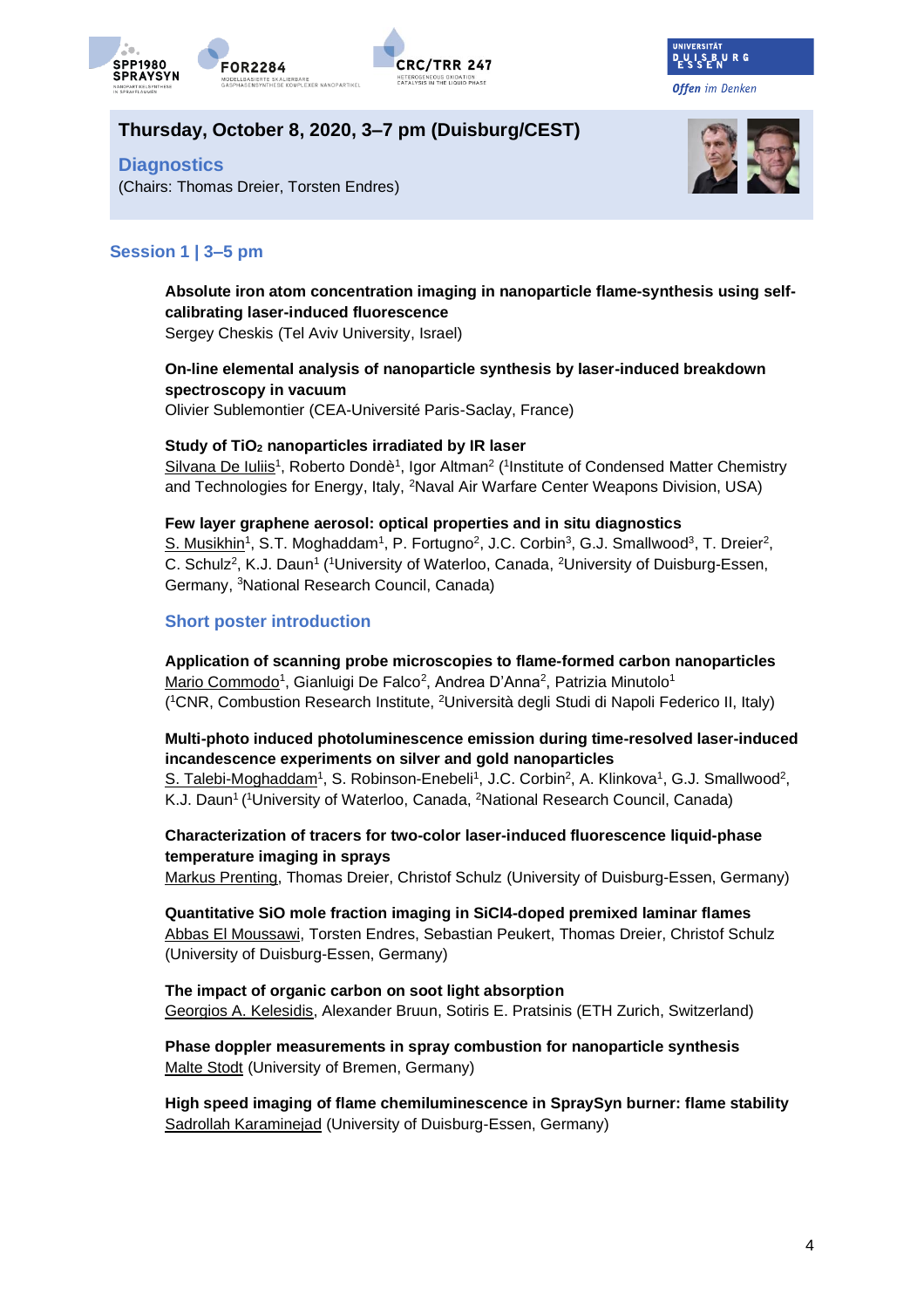



# **Session 2 | 5pm–7pm**

#### **Intracavity laser absorption spectroscopy diagnostics of gas-phase FeO absorption cross section in a shock tube**

Matthieu R. Lalanne<sup>4</sup>, Peter Fjodorow<sup>1</sup>, Dong He<sup>1</sup>, Monika Nanjaiah<sup>1</sup>, Anita Pilipodi-Best<sup>2</sup>, Valery M. Baev<sup>3</sup>, Sergey Cheskis<sup>2</sup>, Jürgen Herzler<sup>1</sup>, Mustapha Fikri<sup>1</sup>, Irenäus Wlokas<sup>1</sup>, Christof Schulz<sup>1</sup>, Igor Rahinov<sup>4</sup>

(<sup>1</sup>University of Duisburg-Essen, Germany, <sup>2</sup>Tel Aviv University, Israel, <sup>3</sup>University of Hamburg, Germany, <sup>4</sup>The Open University of Israel)

**Time-resolved laser-induced incandescence characterization on nickel nanoparticles** S. Robinson-Enebeli, S. Talebi-Moghaddam, K.J. Daun(University of Waterloo, Canada)

**Simultaneous characterization of droplet size distributions and particle morphology in spray flame synthesis by wide-angle light scattering (WALS)**

Simon Aßmann, Bettina Münsterjohann, Franz J.T. Huber, Stefan Will (Friedrich-Alexander-University Erlangen-Nürnberg FAU, Germany)

### **Small angle X-ray scattering as measurement technique for fractal structures produced by flame spray pyrolysis**

Mira Simmler, Manuel Meier, Julian Ungerer, Hermann Nirschl (Karlsruhe Institute of Technology, Germany)

### **Tomographic analysis of gas-phase synthesis processes based on simultaneous multicolor measurements**

Khadijeh Mohri, Cheau Tyan Foo, Andreas Unterberger, Jan Menser (University of Duisburg-Essen, Germany)

# **Friday, October 9, 2020, 3–7 pm (Duisburg/CEST)**

**Scale-up and Application** (Chairs: Hartmut Wiggers, Christof Schulz)



### **Session 1 | 3–5 pm**

**Flame nanoparticle and device engineering for biomedicine** Georgios A. Sotiriou (Karolinska Institutet, Sweden)

**Silicon-rich SiN<sup>x</sup> nanoparticles for Lithium-ion batteries**  Stefan Kilian (University of Duisburg-Essen, Germany)

**Spray-flame synthesis of Eu doped Ce/Zr/Gd-oxide nanoparticles for catalytic applications – correlation of macroscopic and microscopic properties**  Martin Underberg, Tim Hülser (IUTA – Institute for Energy and Environmental Technology e.V., Germany)

**Flame synthesis of recyclable electrode materials for Li-ion batteries** T. Karhunen, A. Lähde, Jorma Jokiniemi (University of Eastern Finland)



**Superior selectivity of gas sensors made by flame spray pyrolysis Keynote:** Sotiris Pratsinis (ETH Zurich, Switzerland)